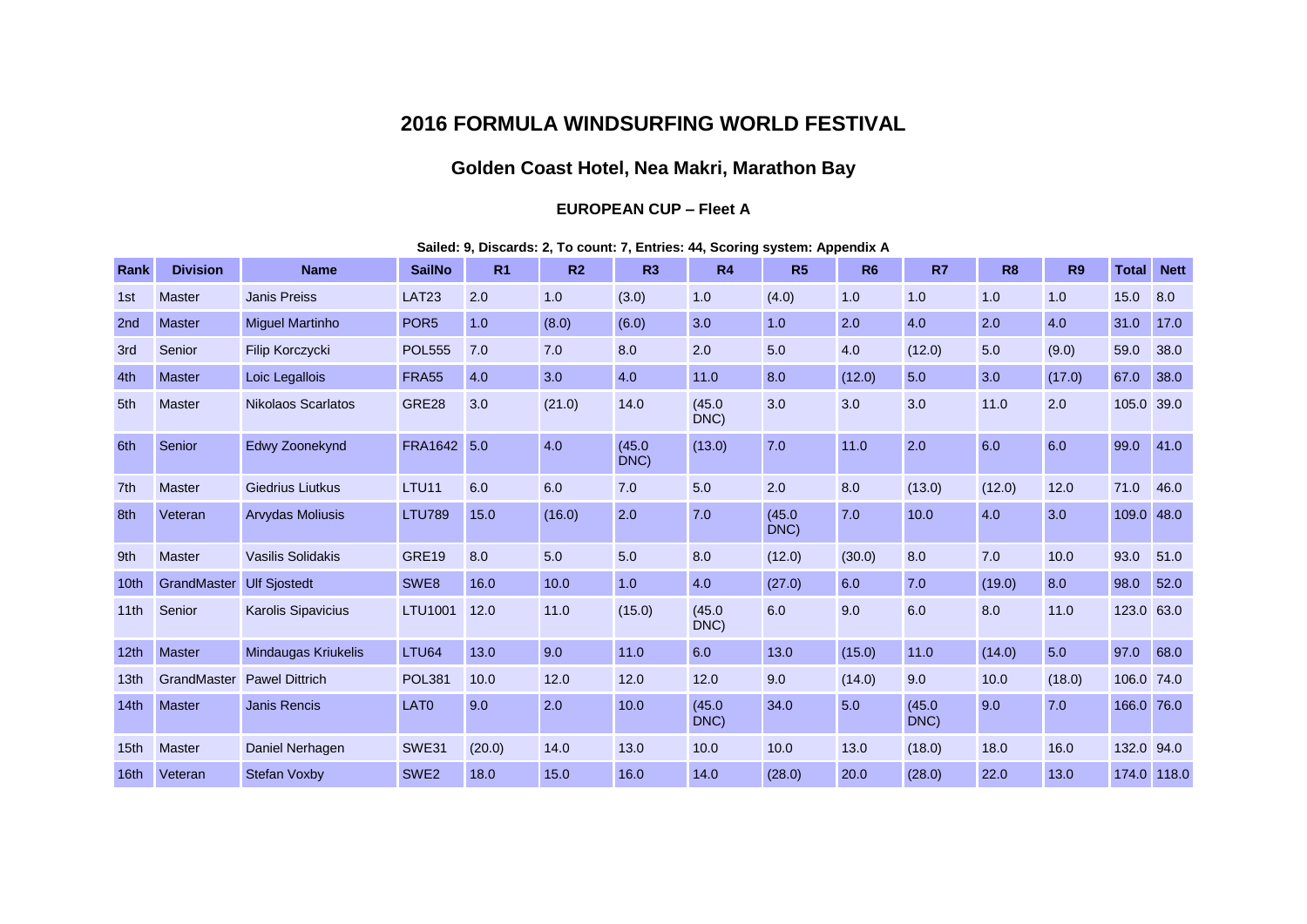| 17th             | Master                         | Nikos Kampouropoulos            | GRE2000 14.0     |                | 25.0           | 20.0           | (45.0)<br>DNC) | 11.0   | 17.0               | (45.0)<br>DNC) | 13.0   | 20.0 | 210.0 120.0 |       |
|------------------|--------------------------------|---------------------------------|------------------|----------------|----------------|----------------|----------------|--------|--------------------|----------------|--------|------|-------------|-------|
| 18th             | <b>GrandMaster</b> David Coles |                                 | GBR69            | 19.0           | 18.0           | 19.0           | 15.0           | (22.0) | (24.0)             | 21.0           | 16.0   | 15.0 | 169.0       | 123.0 |
| 19 <sub>th</sub> | Veteran                        | Luciano Treggiari               | ITA <sub>5</sub> | 23.0           | (26.0)         | 9.0            | 9.0            | 21.0   | 23.0               | (26.0)         | 21.0   | 19.0 | 177.0       | 125.0 |
| 20th             | Senior                         | <b>Nikos Tzollas</b>            | GRE48            | 17.0           | 23.0           | (45.0)<br>DNC) | (45.0)<br>DNC) | 26.0   | 18.0               | 15.0           | 24.0   | 24.0 | 237.0       | 147.0 |
| 21st             | Veteran                        | Carlos Alberto Isaac            | <b>BRA767</b>    | 21.0           | 20.0           | (45.0)<br>DNC) | (45.0)<br>DNC) | 19.0   | 22.0               | 19.0           | 23.0   | 31.0 | 245.0 155.0 |       |
| 22 <sub>nd</sub> | <b>GrandMaster Chris Frey</b>  |                                 | <b>GRE969</b>    | (45.0)<br>OCS) | 22.0           | 17.0           | (45.0)<br>DNC) | 15.0   | 45.0<br><b>DNC</b> | 23.0           | 20.0   | 14.0 | 246.0 156.0 |       |
| 23rd             |                                | GrandMaster Andrea Volpini      | <b>ITA251</b>    | 26.0           | 19.0           | 18.0           | (45.0)<br>DNC) | 25.0   | 28.0               | 20.0           | (30.0) | 22.0 | 233.0 158.0 |       |
| 24 <sub>th</sub> |                                | GrandMaster Witold Dudzinski    | <b>POL507</b>    | (45.0)<br>OCS) | 17.0           | (45.0)<br>DNC) | 45.0 DNC       | 17.0   | 26.0               | 14.0           | 27.0   | 23.0 | 259.0 169.0 |       |
| 25th             |                                | GrandMaster Robertas Berkelis   | <b>LTU127</b>    | 24.0           | 24.0           | 21.0           | (45.0)<br>DNC) | 20.0   | 21.0               | (45.0)<br>DNC) | 32.0   | 28.0 | 260.0 170.0 |       |
| 26th             | <b>Master</b>                  | <b>Romualds Zelcs</b>           | <b>LAT25</b>     | 11.0           | (45.0)<br>DNC) | (45.0)<br>DNC) | 45.0 DNC       | 36.0   | 10.0               | 16.0           | 35.0   | 21.0 | 264.0 174.0 |       |
| 27th             | GrandMaster                    | <b>Jason Roditis</b>            | <b>AUS200</b>    | (45.0)<br>OCS) | 13.0           | (45.0)<br>DNC) | 45.0 DNC       | 18.0   | 16.0               | 22.0           | 29.0   | 35.0 | 268.0 178.0 |       |
| 28th             |                                | GrandMaster Giovanni Franchini  | <b>ITA92</b>     | (45.0)<br>DNC) | 34.0           | (45.0)<br>DNC) | 45.0 DNC       | 16.0   | 25.0               | 17.0           | 15.0   | 26.0 | 268.0 178.0 |       |
| 29th             |                                | GrandMaster Ricardo Conde       | BRA8             | 22.0           | 31.0           | (45.0)<br>DNC) | (45.0)<br>DNC) | 24.0   | 19.0               | 45.0 DNC       | 26.0   | 25.0 | 282.0 192.0 |       |
| 30th             |                                | GrandMaster Angelo Avramopoulos | GRE6             | 25.0           | 30.0           | (45.0)<br>DNC) | (45.0)<br>DNC) | 30.0   | 33.0               | 24.0           | 28.0   | 29.0 | 289.0       | 199.0 |
| 31st             |                                | GrandMaster Jacek Michalak      | <b>POL826</b>    | 31.0           | 32.0           | (45.0)<br>DNC) | (45.0)<br>DNC) | 23.0   | 29.0               | 25.0           | 33.0   | 30.0 | 293.0 203.0 |       |
| 32nd             | <b>Master</b>                  | Fanis Polychronopoulos          | <b>GRE89</b>     | $(45.0$ RET)   | 29.0           | (45.0)<br>DNC) | 45.0 DNC       | 32.0   | 27.0               | 27.0           | 17.0   | 27.0 | 294.0 204.0 |       |
| 33rd             | GrandMaster                    | Ioannis Mertzanis               | <b>GRE250</b>    | 29.0           | 27.0           | (45.0)<br>DNC) | (45.0)<br>DNC) | 29.0   | 35.0               | 31.0           | 25.0   | 34.0 | 300.0 210.0 |       |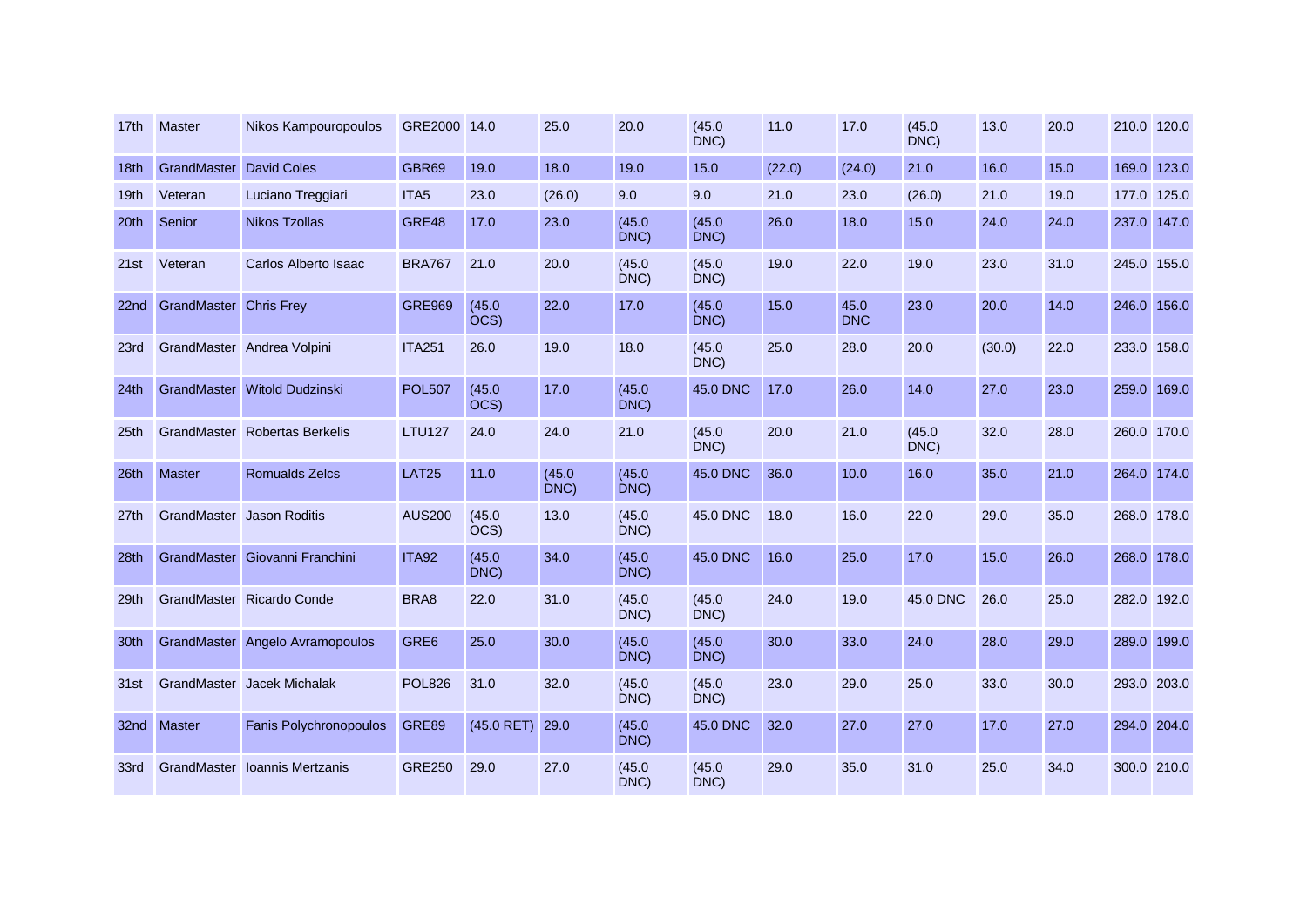| 34th | <b>Master</b> | <b>Michal Arvanitakis</b>           | GRE21         | 34.0           | 38.0                      | (45.0)<br>DNC) | (45.0)<br>DNC) | 14.0     | 37.0               | 36.0     | 37.0               | 32.0               | 318.0 228.0 |             |
|------|---------------|-------------------------------------|---------------|----------------|---------------------------|----------------|----------------|----------|--------------------|----------|--------------------|--------------------|-------------|-------------|
| 35th | Senior        | Panabiotis<br>Avramopoulos          | GRE1          | (45.0)<br>DNC) | 36.0                      | (45.0)<br>DNC) | 45.0 DNC       | 31.0     | 31.0               | 29.0     | 31.0               | 33.0               | 326.0       | 236.0       |
| 36th | GrandMaster   | Michael Johansson                   | <b>SWE103</b> | 32.0           | 35.0                      | (45.0)<br>DNC) | (45.0)<br>DNC) | 39.0     | 32.0               | 34.0     | 39.0               | 36.0               |             | 337.0 247.0 |
| 37th | <b>Master</b> | Riccardo Cellini                    | <b>ITA59</b>  | 28.0           | 33.0                      | (45.0)<br>DNC) | (45.0)<br>DNC) | 45.0 DNC | 45.0<br><b>DNC</b> | 33.0     | 34.0               | 37.0               |             | 345.0 255.0 |
| 38th | GrandMaster   | <b>Christian Psychas</b>            | <b>GRE25</b>  | 30.0           | 28.0                      | (45.0)<br>DNC) | (45.0)<br>DNC) | 45.0 DNC | 34.0               | 30.0     | 45.0<br><b>DNC</b> | 45.0<br><b>DNC</b> | 347.0 257.0 |             |
| 39th |               | GrandMaster Francesco Zarbo         | <b>SUI34</b>  | 27.0           | 37.0                      | (45.0)<br>DNC) | (45.0)<br>DNC) | 38.0     | 45.0<br><b>DNC</b> | 32.0     | 36.0               | 45.0<br><b>DNC</b> | 350.0       | 260.0       |
| 40th | Veteran       | John Alexopoulos                    | <b>GRE117</b> | 35.0           | 39.0                      | (45.0)<br>DNC) | (45.0)<br>DNC) | 40.0     | 38.0               | 37.0     | 45.0<br><b>DNC</b> | 38.0               |             | 362.0 272.0 |
| 41st |               | GrandMaster Panagiotis Kolliopoulos | <b>GRE310</b> |                | $(45.0$ RET) $(45.0$ RET) | 45.0 DNC       | 45.0 DNC       | 33.0     | 36.0               | 35.0     | 38.0               | 45.0<br><b>DNC</b> | 367.0       | 277.0       |
| 42nd | Veteran       | Marcelo Lacerda                     | <b>BRA10</b>  | 33.0           | (45.0)<br>DNC)            | (45.0)<br>DNC) | 45.0 DNC       | 35.0     | 45.0<br><b>DNC</b> | 45.0 DNC | 45.0<br><b>DNC</b> | 45.0<br><b>DNC</b> | 383.0       | 293.0       |
| 43rd |               | GrandMaster Dionysios Tsadaris      | <b>GRE356</b> | $(45.0$ RET)   | (45.0)<br>DNC)            | 45.0 DNC       | 45.0 DNC       | 37.0     | 39.0               | 45.0 DNC | 45.0<br><b>DNC</b> | 45.0<br><b>DNC</b> | 391.0       | 301.0       |
| 44th | <b>Master</b> | <b>Christian Huegel</b>             | GER99         | $(45.0$ RET)   | $(45.0$ RET)              | 45.0 DNC       | 45.0 DNC       | 41.0     | 45.0<br><b>DNC</b> | 38.0     | 45.0<br><b>DNC</b> | 45.0<br><b>DNC</b> | 394.0       | 304.0       |